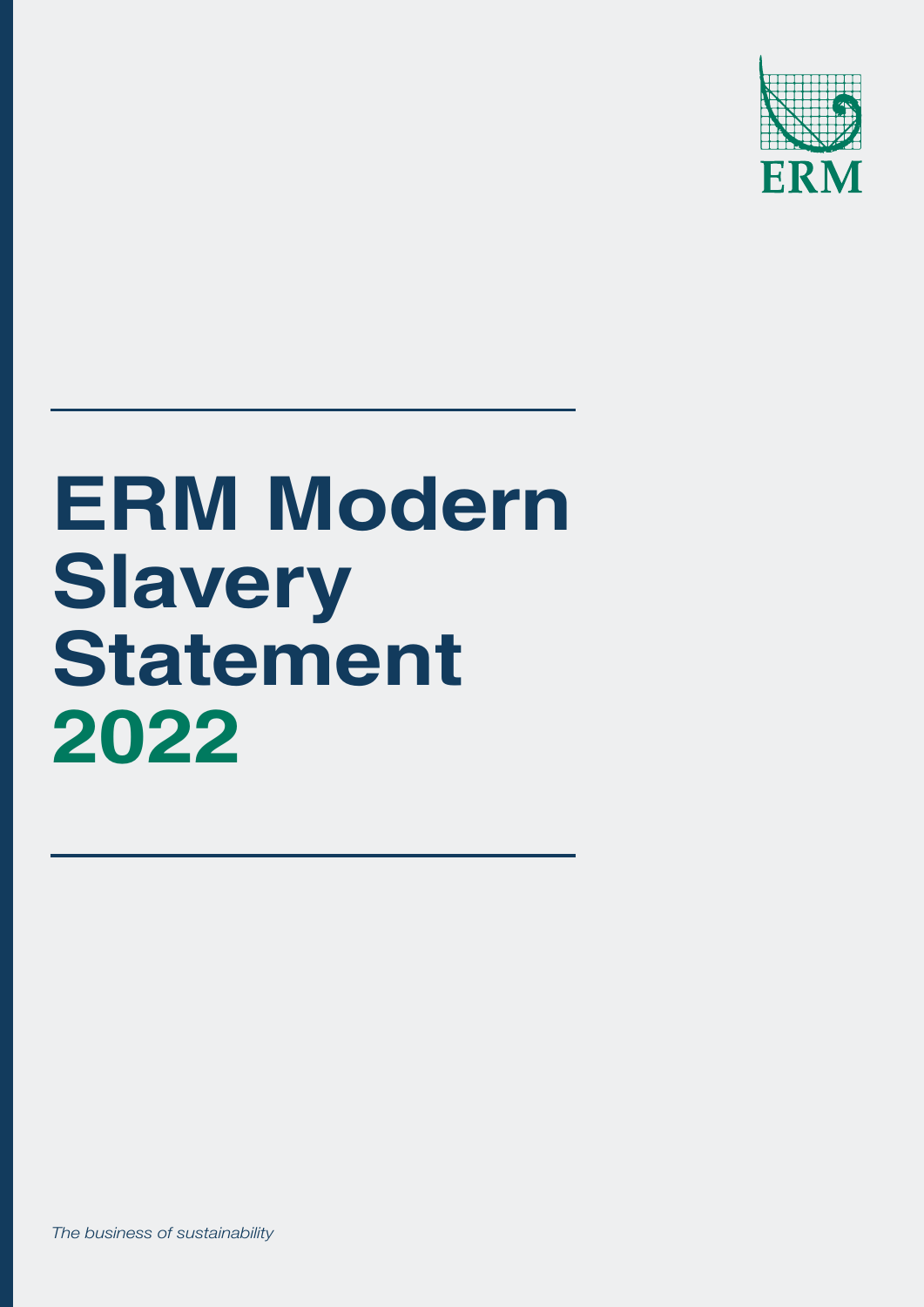# ERM Modern Slavery Statement 2022



**Note: This Statement is made pursuant to section 54(i) of the UK Modern Slavery Act 2015 and constitutes the Modern Slavery Statement 2022 for The ERM International Group Ltd and all of its global subsidiaries. The complete list of ERM subsidiaries as at 31 March 2022 (which includes ERM Worldwide Group Limited, Environmental Resources Management Limited, and ERM-Europe Limited) can be found [here](https://www.erm.com/globalassets/documents/global-policies/2022-list-of-erm-subsidiaries.pdf).**

This Statement should be read in conjunction with our [previous UK Modern Slavery Statements](https://www.erm.com/about/company/business-conduct-ethics/modern-slavery-act-statement/) and our [Human](https://www.erm.com/globalassets/documents/global-policies/slavery-child-labor-human-trafficking-policy-2019.pdf)  [Rights, Modern Slavery and Child Labor Policy.](https://www.erm.com/globalassets/documents/global-policies/slavery-child-labor-human-trafficking-policy-2019.pdf) ERM continues to be a strong supporter of ethical business conduct in our operations and supply chains and in the international efforts to abolish all forms of modern slavery. Below we describe the specific actions we have taken in the past fiscal year ending 31 March 2022 and note plans for the next fiscal year.

#### **1.0 Summary of actions**

In the fiscal year ending 31 March 2022, the specific actions taken to progress our efforts are as follows:

- International anti-money laundering compliance and trade sanctions requirements are key to an international system to combat the money laundering and humanitarian abuses of the modern slavery trade. Accordingly, we made significant updates to our internal anti-money laundering and trade sanction systems, including additional data capabilities about location risk. By improving oversight of our operational risk, and especially pipeline opportunity risk, we can address modern slavery risk more effectively. We believe that improving data collection and communication throughout our organization is particularly important due to the fast pace of much of our work, the quick decision-making that this pace entails, and the corresponding risk measures that must be implemented. These improvements have been particularly important as our people start to return to business-related travel and field work postpandemic.
- Due to the fact that many of our employees continued to work from home due to the pandemic, we have maintained internal awareness of our Ethics Helpline. We also updated the Ethics Helpline system for better global coverage and reporting. As noted previously, our reporting system was implemented in calendar year 2018 and is a multi-lingual service hosted by a third party provider and is available 24 hours a day, 365 days a year by phone or web portal. With this system, concerns about our business operations (including modern slavery and any other form of unethical business conduct) can be reported completely anonymously and without fear of retaliation.
- We implemented our **[Supplier Code of Business](https://www.erm.com/globalassets/documents/global-policies/supplier-code-business-conduct-ethics.pdf)  [Conduct & Ethics](https://www.erm.com/globalassets/documents/global-policies/supplier-code-business-conduct-ethics.pdf)** ("Supplier Code"), which was completed last year. This includes specific clauses around human rights and modern slavery. It has been rolled out to subcontractors and third party suppliers. As part of this effort, we updated our Terms and Conditions as part of our supply chain process. Our contractual updates bind suppliers to our Supplier Code and therefore provide explicit expectations and requirements in respect of combatting modern slavery risks.
- We have published a new global Sustainable Procurement Policy, which prioritizes suppliers that have a public commitment in place to prohibit slavery in all its forms.
- We see continual improvement as key to our supply chain approach, and we continued to update procedures, systems, and data analytics capabilities related to our supply chain so that those improvements and information can support our efforts to identify and abolish all forms of modern slavery along our supply chain.
- Given the links between diversity, equity, equality and inclusion (DE&I) and modern slavery, we believe it is also relevant to report that we have an Executive Committee Sponsor, and have appointed regional DE&I Leads for each of ERM's four regions. This is in addition to a Global Head of DE&I. We also appointed an Executive Sponsor for Race as part of our commitment to the Race at Work Charter.
- In addition to our work for clients on modern slavery matters, ERM participated in a number of external engagements and strategic international partnerships related to modern slavery in the last year. Examples include: active membership of the Working Group on Modern Slavery in the UN Global Compact.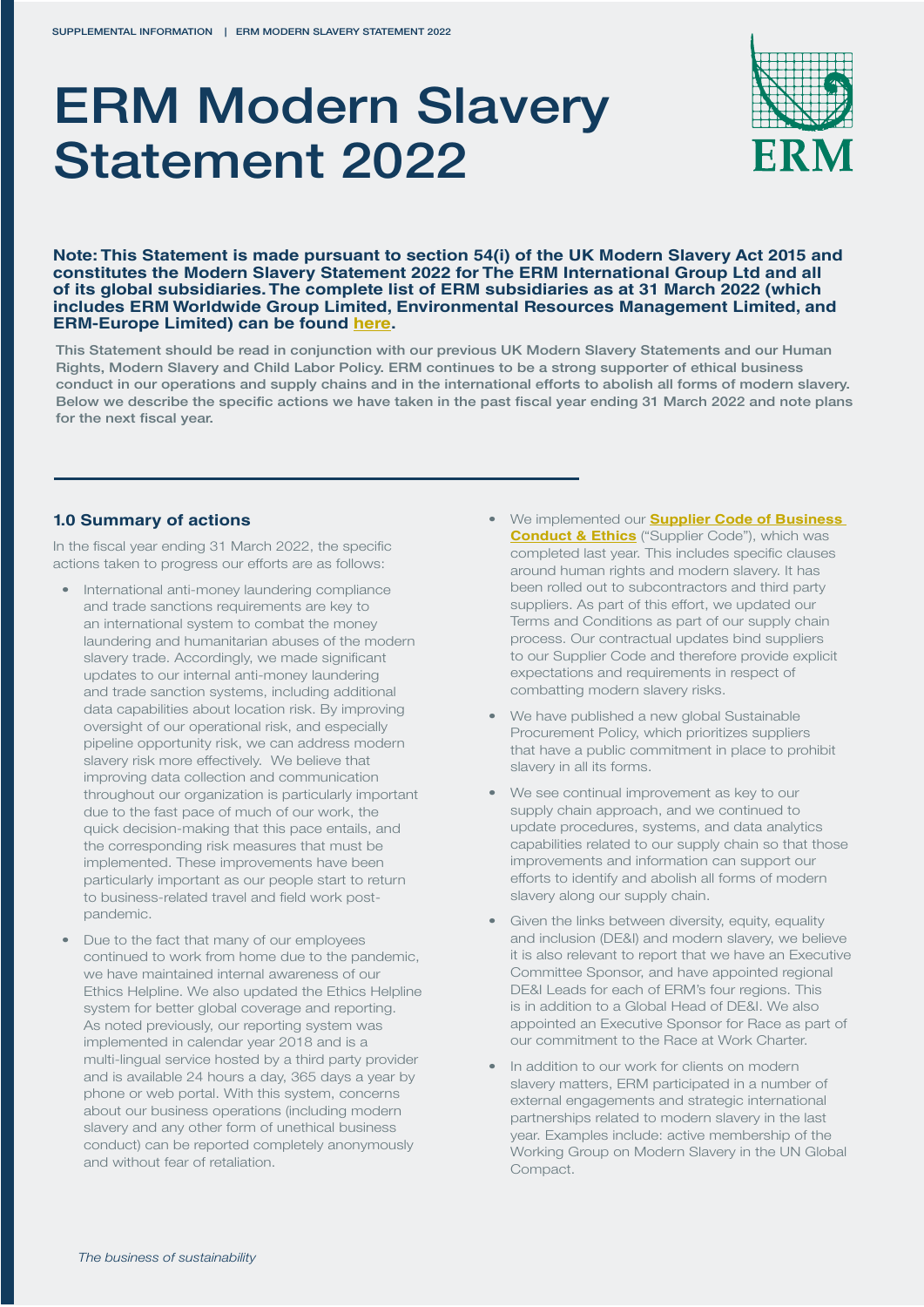

## **2.0 Our business**

ERM is a leading global provider of sustainability consultancy services, including environmental, health, safety, risk, social and human rights consulting. We have more than 170 offices in over 40 countries and territories. We provide services to clients in many locations and in all types of industries, with a focus on sustainability across all industry sectors.

The Board of Directors and Executive Committee are ERM's highest governing bodies. Our operational and governance structure is further detailed on our corporate website. While our business is structured on a corporate model and is not a partnership in the legal sense, we use the term "Partner" to designate our top executives and leaders. Our Partners lead ERM, and at any given time, we have between over 7,000 people working on projects for clients around the world. We provide both office-based services and on-site work all over the world. Our work takes us to manufacturing plants, construction sites, mine sites, offshore and onshore rigs, agricultural and rural areas.

While all ERM Partners are responsible for risk management across the ERM operations and projects which they manage, the Group General Counsel and the legal team provide overall advice and analysis in respect of ERM's compliance with applicable laws and regulations (including the UK Modern Slavery Act) and internal policies and procedures (including **[ERM's Code](https://www.erm.com/about/company/business-conduct-ethics/erms-global-code/)  [of Business Conduct & Ethics](https://www.erm.com/about/company/business-conduct-ethics/erms-global-code/)** and our **[Human](https://www.erm.com/globalassets/documents/global-policies/human-rights-modern-slavery-and-child-labor-policy-2022.pdf)  [Rights, Modern Slavery and Child Labour Policy](https://www.erm.com/globalassets/documents/global-policies/human-rights-modern-slavery-and-child-labor-policy-2022.pdf)**

and oversee any investigation as appropriate. The Group General Counsel reports to the Group Chief Executive, who is ultimately accountable to the Board of Directors for the Group's management of its risks and compliance in general.

ERM has appointed a new Global Head of Risk who will focus on companywide risk management which includes Modern Slavery risks. Their role will include managing our Enterprise Risk Framework and enhancing, as appropriate, our risk management tools, programs, practices and policies.

Additional support in respect of the Group's efforts to manage its Modern Slavery risks and compliance is also provided by ERM's Sustainability team and our Chief Compliance Officer. The remuneration of the Group General Counsel and the Group Chief Executive is set by the Board (through its Remuneration Committee) based against goals and targets which include, inter alia, ensuring compliance and effective risk management. The Group also publishes supporting data in its annual **[Sustainability Report](https://www.erm.com/sustainability-report/).**

As part of our work, we also act as advisors to multinational corporations on all issues related to climate change, human rights, UN Global Compact initiatives, OECD standards, and the Sustainable Development Goals (SDGs). ERM has seen a significant increase in the work we do with our clients to help them understand where risks of human rights abuses may appear in their operations or supply chains, how they can improve their performance to avoid these risks from occurring, and/or how they might remedy any cases if discovered.

As part of our charitable work with the ERM Foundation supporting the SDGs, we are actively involved in initiatives aimed at eliminating the economic disempowerment that drives modern slavery. For more information, see our **[ERM Foundation Annual Review](https://www.erm.com/globalassets/documents/erm-foundation/erm-foundation-annual-review-2022.pdf)  [2022](https://www.erm.com/globalassets/documents/erm-foundation/erm-foundation-annual-review-2022.pdf)**.

## **3.0 Our supply chain**

Because ERM is a services company and not a products company, we focus our modern slavery efforts on subcontracted services as they are our primary supply chain. As noted in our description above of what we accomplished this fiscal year, management of our subcontractors continues to be our key supply chain focus.

We acknowledge the challenges of respecting human rights throughout our supply chain and are committed to working with our suppliers and business partners to adopt and follow principles and standards similar to ERM's, both via our Supplier Code, our Sustainable Procurement Policy and our screening processes.

#### **4.0 Our policies**

**Our Human Rights, Modern Slavery and Child** 

**[Labour Policy](https://www.erm.com/globalassets/documents/global-policies/human-rights-modern-slavery-and-child-labor-policy-2022.pdf)** is in line with the terminology of the Modern Slavery Act. Accordingly, our policy prohibits the use of child or forced labor in our business and any involvement by ERM with organizations that support prohibited labor practices or human trafficking. This policy works in conjunction with ERM's **[Purpose and](https://www.erm.com/about/people/purpose-values/)  [Values](https://www.erm.com/about/people/purpose-values/)** and **[Code of Business Conduct and Ethics](https://www.erm.com/global-code/)**.

ERM's **[Sustainability Policy](https://www.erm.com/globalassets/documents/global-policies/erm-global-sustainability-policy-2020.pdf)** and **[Sustainability](https://www.erm.com/globalassets/documents/about-us/erm-global-sustainability-approach-2020.pdf)  [Approach](https://www.erm.com/globalassets/documents/about-us/erm-global-sustainability-approach-2020.pdf)** articulate our commitments to sustainability, and ERM became a signatory of the UN Global Compact in 2011. As part of our ongoing support for the protection of international human rights, we have continued to use our UN commitment and other international developments as a basis to improve our policies, procedures, and approach to business.